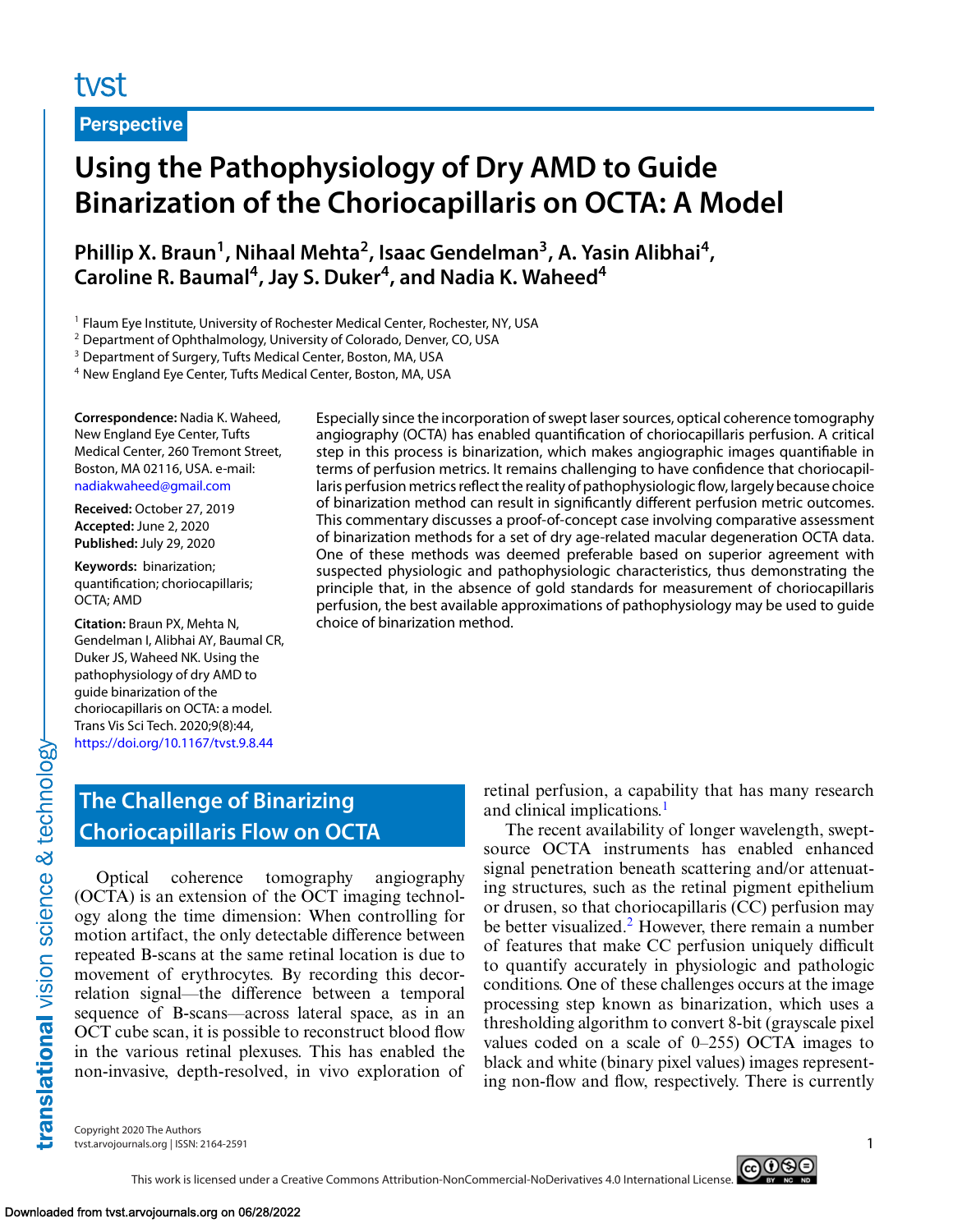#### A Model for Choriocapillaris Binarization on OCTA *TVST* | July 2020 | Vol. 9 | No. 8 | Article 44 | 2

no consensus on binarization practice, and choice of binarization method has been shown to result in significantly different flow deficit metrics. $3-5$  Thus, binarization could benefit from a more concerted effort at physiologic and pathophysiologic grounding.

This has not been a straightforward task, however. Unlike more superficial vasculature, the discontinuous appearance of the CC on en face images precludes the use of vessel continuity as a physiologic reference. Furthermore, established retinal imaging techniques (such as fluorescein angiography and fundus photography) are not available as accepted ground truths for comparison. Indeed, ground truths of any kind for CC flow measurement are absent.<sup>[6](#page-5-0)</sup> Although histology can be informative, it is limited to describing post mortem structure rather than in vivo function, meaning its use is restricted to judicious inference. Previous OCTA studies may also be informative, assuming these prior OCTA findings are robust and reproducible and when somewhat different methodologies arrive at similar conclusions. An example of this is the set of studies that found a positive association between advanc-ing age and increasing CC flow deficit metrics.<sup>[7–10](#page-5-0)</sup> However, confirmation of previous OCTA findings in itself, without additional grounding in the reality of CC structure and function, may simply perpetuate erroneous conclusions due to, for example, a systematic error in image acquisition or processing.

There have been some commendable efforts that have worked toward physiologic grounding of CC perfusion as imaged with OCTA, typically in normal eyes. For example, the OCTA methodologies used by Spaide<sup>7</sup> and Alten et al.<sup>[10](#page-5-0)</sup> suggested decreased macular perfusion with advancing age, a conclu-sion well supported by histology.<sup>11,12</sup> Zhang et al.<sup>[13](#page-5-0)</sup> suggested the increased accuracy of applying a lower flow deficit area threshold to account for histologically anchored intercapillary distance. It has been observed that, to the extent possible, binarized CC images should make sense from a qualitative perspective, for example, by displaying peripheral macular lobularity and by gross resemblance to the pre-binarized angiogram.<sup>[5,14](#page-5-0)</sup> Selection of binarization method should make use of information from such attempts at physiologic grounding. More work must be done on accurate binarization, however, particularly in diseased eyes if studies involving diseased eyes are to make pathophysiologic claims. At the current stage of OCTA CC research, as ground truths and pathophysiologic reference characteristics are lacking or incomplete, the best that may be done with respect to selection of binarization method is a wariness of implausibility and argument for the reasonableness of a chosen method based on suspected pathophysiology. However, any conclusions

**Table 1.** Summary of Case Study Used to Discuss an Approach to Binarization Method Selection

| Study question                | Does dry AMD stage have a<br>statistically significant<br>relationship with macular |
|-------------------------------|-------------------------------------------------------------------------------------|
|                               | choriocapillaris perfusion and, if                                                  |
|                               | so, how does this vary                                                              |
|                               | topographically?                                                                    |
| Study findings                | There is a statistically significant                                                |
|                               | relationship between dry AMD                                                        |
|                               | stage and macular                                                                   |
|                               | choriocapillaris perfusion that is                                                  |
|                               | most prominent in more                                                              |
|                               | peripheral macular regions.                                                         |
| Sample size                   | 56 eyes with dry AMD from 41                                                        |
|                               | patients; 23 early, 12                                                              |
| Image charac-                 | intermediate, and 21 advanced<br>$6 \times 6$ -mm en face,                          |
| teristics                     | macula-centered OCTA images                                                         |
|                               | composed of 500 B-scans at 500                                                      |
|                               | A-scans per B-scan                                                                  |
| Instrument                    | PLEX Elite 9000 (Carl Zeiss                                                         |
|                               | Meditec, Dublin, CA, USA)                                                           |
| Image analysis                | ImageJ 1.52h                                                                        |
| <b>Binarization</b><br>method | Phansalkar local (15-pixel radius)                                                  |
| Modeling                      | Linear (generalized estimating<br>equations)                                        |

about pathophysiology should be appropriately qualified. In particular, it should be clearly acknowledged that extent of confidence in choice of binarization method depends directly on extent of confidence that the hypothesized reality of CC flow conforms to the true reality of CC flow.

#### **A Case**

Recently, our group completed a study that suggested that dry age-related macular degeneration (AMD) stage had a statistically significant relation-ship with macular CC flow deficit metrics (Table 1).<sup>[15](#page-5-0)</sup> The Phansalkar local binarization method, based on the mean and standard deviation of grayscale values within a given radius (15 pixels in this study), was developed for effective binarization in low-contrast settings.<sup>3,5</sup> It was used in this study because of the low-contrast character of the CC, its prevalence in the literature,  $8,16,17$  its compatibility with the known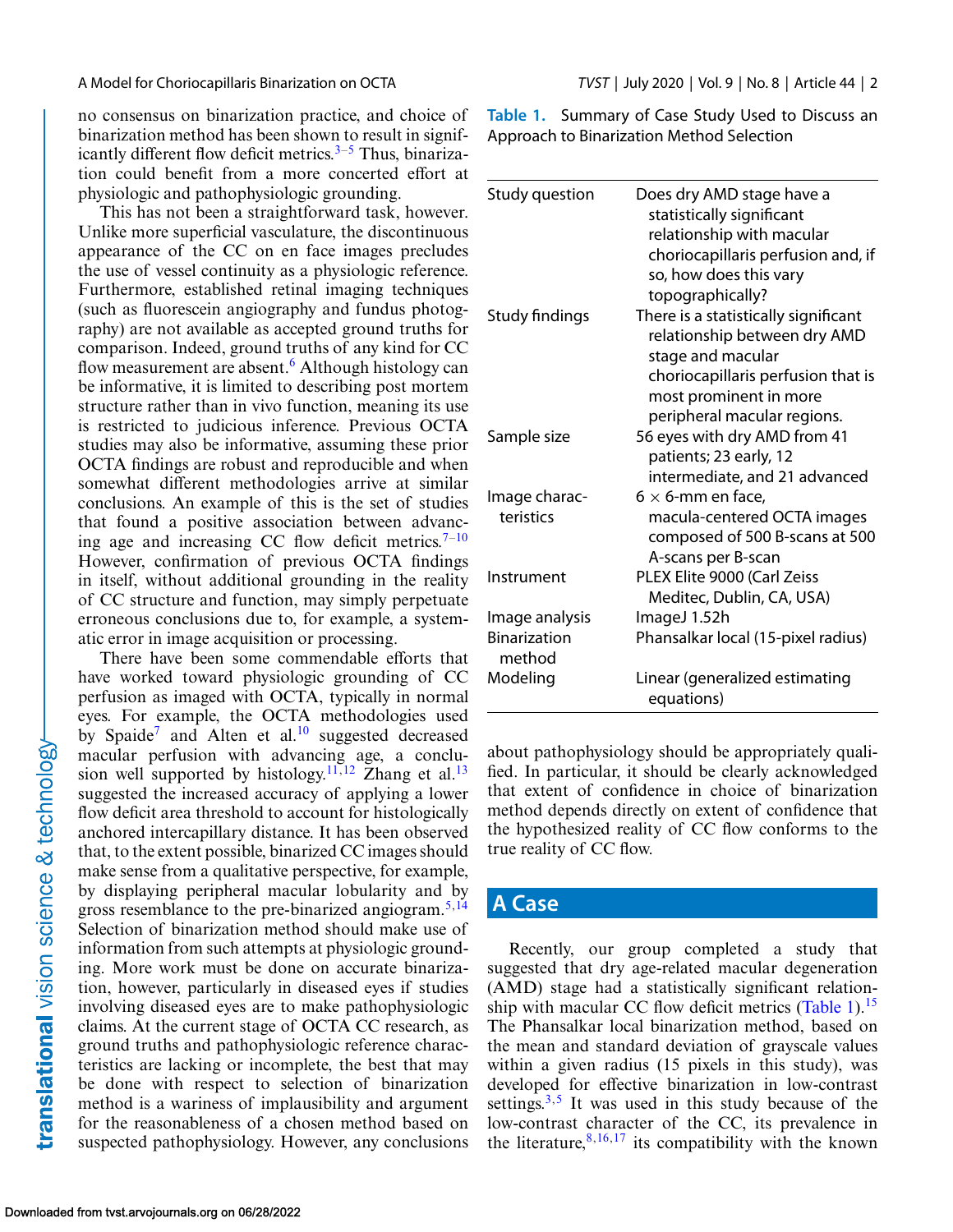|             | FD%             |                 |                 | Average Flow Deficit Size ( $\mu$ m <sup>2</sup> ) |                    |                    |
|-------------|-----------------|-----------------|-----------------|----------------------------------------------------|--------------------|--------------------|
|             | Early           | Intermediate    | Advanced        | Early                                              | Intermediate       | Advanced           |
| 1-mm area   |                 |                 |                 |                                                    |                    |                    |
| Mean (SD)   | 26.9(3.2)       | 31.7(7.4)       | 33.9(8.0)       | 710.7 (230.0)                                      | 944.1 (593.9)      | 1349.2 (834.3)     |
| [Range]     | $[22.0 - 35.5]$ | $[23.9 - 45.0]$ | $[20.0 - 46.6]$ | $[381.1 - 1407.6]$                                 | $[418.9 - 2053.1]$ | $[326.2 - 3457.2]$ |
| 3-mm ring   |                 |                 |                 |                                                    |                    |                    |
| Mean (SD)   | 26.4(3.2)       | 29.8(5.7)       | 36.6(11.6)      | 700.4 (219.7)                                      | 796.5 (394.8)      | 1479.7 (1023.1)    |
| [Range]     | $[22.1 - 32.7]$ | $[22.5 - 38.6]$ | $[18.7 - 58.1]$ | $[370.8 - 1119.2]$                                 | $[377.7 - 1606.7]$ | $[315.9 - 3701.0]$ |
| 5-mm area   |                 |                 |                 |                                                    |                    |                    |
| Mean (SD)   | 25.6(2.8)       | 27.3(4.4)       | 32.1(7.4)       | 676.3 (192.3)                                      | 672.9 (291.8)      | 1239.4 (748.4)     |
| [Range]     | $[20.7 - 31.8]$ | $[20.8 - 34.2]$ | $[18.4 - 43.4]$ | $[384.5 - 1054.0]$                                 | $[353.6 - 1263.4]$ | $[309.0 - 2763.7]$ |
| 5-mm ring   |                 |                 |                 |                                                    |                    |                    |
| Mean (SD)   | 25.3(2.9)       | 25.8(3.8)       | 31.4(7.4)       | 655.7 (192.3)                                      | 587.1 (240.3)      | 1157.0 (676.3)     |
| [Range]     | $[19.7 - 31.3]$ | $[19.6 - 32.1]$ | $[18.2 - 43.0]$ | $[381.1 - 1005.9]$                                 | $[329.6 - 1060.9]$ | $[298.7 - 2396.4]$ |
| Whole image |                 |                 |                 |                                                    |                    |                    |
| Mean (SD)   | 25.2(2.9)       | 25.9(3.8)       | 30.1(6.4)       | 66 9.5 (192.3)                                     | 604.2 (247.2)      | 1050.6 (535.6)     |
| [Range]     | $[19.5 - 31.9]$ | $[19.5 - 31.8]$ | $[18.6 - 39.2]$ | $[394.8 - 1084.9]$                                 | $[336.5 - 1091.8]$ | $[315.9 - 2087.4]$ |

<span id="page-2-0"></span>**Table 2.** Summary Statistics for All Dry AMD Stages and Regions of Analysis Using the Phansalkar Local Threshold (Radius, 15 Pixels)

Values in bold represent regions with a statistically significant relationship between dry AMD stage and flow deficit percentage or average flow deficit size—specifically in comparing intermediate versus advanced stages (5-mm ring for flow deficit percentage; 3-mm ring, 5-mm area, 5-mm ring, and whole image for average flow deficit size) and early versus intermediate stages (5-mm ring and whole image for average flow deficit size). Based on table © Braun et al. in *Investigative Ophthalmology & Visual Science* under CC BY-NC-ND 4.0 license.

structure of the  $CC<sub>1</sub><sup>7</sup>$  $CC<sub>1</sub><sup>7</sup>$  $CC<sub>1</sub><sup>7</sup>$  and reports of its reasonable approximation of average flow deficit size. $3$  Upon further analysis, there were at least five additional arguments that Phansalkar local binarization (radius, 15 pixels) was a reasonable method for our study, most of which can be elucidated by considering the summary statistics of the study (Table 2). For orientation, columns in Table 2 show flow deficit metrics (flow deficit percentage and average flow deficit size) and dry AMD stage for  $6 \times 6$ -mm, macula-centered en face images at the level of the CC. The rows show regions of analysis with sizes (e.g., 1 mm) representing the diameter of a circle centered on the fovea; rings exclude either a 1-mm-diameter central area (3-mm ring) or a 3-mm-diameter central area (5-mm ring). Staging was based on clinical trial criteria, $18$  with areas of geographic atrophy (GA) excluded from analysis to minimize detection of flow from inwardly displaced choroidal vessels.

1. With rare exception, there is an increase in both flow deficit metrics from the early stage through the advanced stage. This might be expected based on OCTA and histology studies that have found flow or vessel impairment beneath drusen and around GA lesions<sup>[17,19–22](#page-5-0)</sup> and progressively by dry AMD stage.<sup>[12,](#page-5-0)[23](#page-6-0)</sup> Even if stage is minimally contributory to flow deficit metrics, this trend is consistent with the findings of multiple studies of age in the  $CC<sub>1</sub><sup>7–12</sup>$  $CC<sub>1</sub><sup>7–12</sup>$  $CC<sub>1</sub><sup>7–12</sup>$  as there was a respective increase in the mean ages of early, intermediate, and advanced eyes in our cohort (early, intermediate, and advanced eye mean ages: 72, 77, and 81 years, respectively).

- 2. There is a trend toward convergence of flow deficit metrics among stages in more peripheral regions. If advancing stage is indeed positively associated with increasing age, and age has less of an association with CC flow deficit in peripheral regions,  $8.9$  then the diminished difference in flow deficit metrics among stages in these regions is not surprising.
- 3. Within each stage there is a trend of decreasing flow deficit metrics from central to peripheral regions. This is logical if these trends are substantially influenced by age, which as noted above has a stronger association with flow deficit centrally versus peripherally. Such topographic influence is supported by modeling showing a strong correlation between age and macular CC flow deficit in eyes with dry AMD.<sup>[15](#page-5-0)</sup> Although this support is weakened by self-referentiality (this model-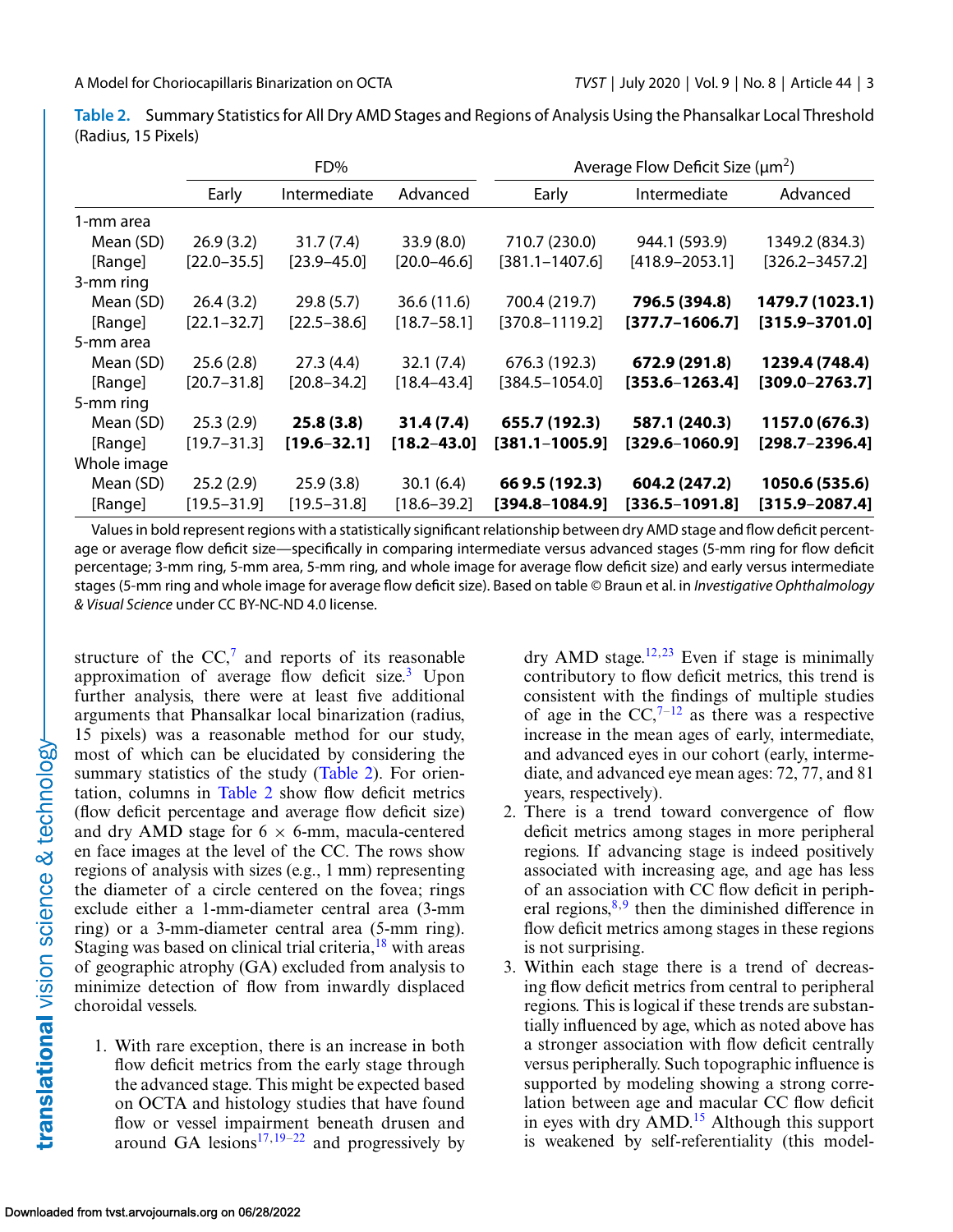

**Figure.** Example of 6 <sup>×</sup> 6-mm, macula-centered choriocapillaris angiogram from eye with intermediate AMD (original, *left*) after binarization with the Phansalkar local method, radius 15 pixels (*center*), versus the Otsu global method (*right*). Per the analysis in our study investigating the relationship between dry AMD stage and CC flow deficit metrics, each image previously underwent compensation for signal attenuation beneath drusen. Flow is shown in *white*, and regions of analysis corresponding to those in [Tables 2](#page-2-0) and [3](#page-4-0) are shown by the *blue overlay*.

ing relies upon the very binarization parameters whose reasonableness is being argued for here), we still think this argument worth making by a previously advocated principle—namely, the cautious utility of disparate methods converging on similar conclusions. A strong correlation between age and macular CC flow deficit in eyes with dry AMD was also affirmed with binarization parameters—Otsu global and Phansalkar local (3-pixel radius), both discussed below other than the Phansalkar local (15-pixel radius) method used in the referenced modeling.

- 4. Standard deviations are, without exception, smallest in the early stage to largest in the advanced stage. It is reasonable to think that there would be lower variation in patients with minimal disease (early) versus those with widely variable drusen burden (intermediate) versus those with disease that is phenotypically most diverse (advanced), ranging from barely hypertransmissive nascent GA to severe GA.
- 5. Flow deficit percentage and average flow deficit size are positively correlated across stages and regions of analysis. Anatomically, this ought to be the case, because when flow deficit percentage increases, assumedly due to real or effective CC vessel loss, the space between areas of flow (average flow deficit size) should enlarge. This principle was recently demonstrated quantitatively by Shi et al. $^{14}$  $^{14}$  $^{14}$

For contrast, the results of our study were compared with those that instead employed an Otsu global threshold, which is based on minimizing grayscale variance within above-threshold and below-threshold

classes and which has also been used in analysis of OCTA metrics, including on CC angiograms.<sup>[3,](#page-5-0)[24,25](#page-6-0)</sup> The study method was otherwise repeated exactly, and cohort characteristics remained the same. The Figure shows an example of the same angiogram after the binarization step in our study, using the Phansalkar local and Otsu methods. Use of the Otsu method, inferior for CC analysis from a theoretical standpoint due to the non-bimodal character of the en face CC histogram, $26$  resulted in notable departures from the five arguments above with respect to summary statistics [\(Table 3\)](#page-4-0). For example, it is unlikely that, due to some combination of lowest age and least severity of the three stages, early eyes would have the highest flow deficit percentage among all stages (5-mm area, 5-mm ring, and whole image). Or, again, there are regions of analysis (average flow deficit size for the 5-mm ring and whole image) where the standard deviation for early eyes is greater than that for intermediate eyes. Importantly, the Otsu global threshold does not clearly seem to offer alternative arguments that would support its superiority with respect to pathophysiologic accuracy in this case, based on what is suspected about actual flow in dry AMD. It might well have done so if, for example, actual flow deficits were definitively determined to be closer to the larger values found with Otsu binarization, but because this pathophysiologic reality is not well understood, it cannot be used as a reference in selection of binarization method.

None of this is to argue that the Phansalkar local method with the parameters we used was the most accurate, but there is cause to think it was a reasonable technique to use for this study. Very recent work on the Phansalkar local method by Chu et al.,  $5,26$  $5,26$  particularly as it relates to intercapillary distance, leads us to believe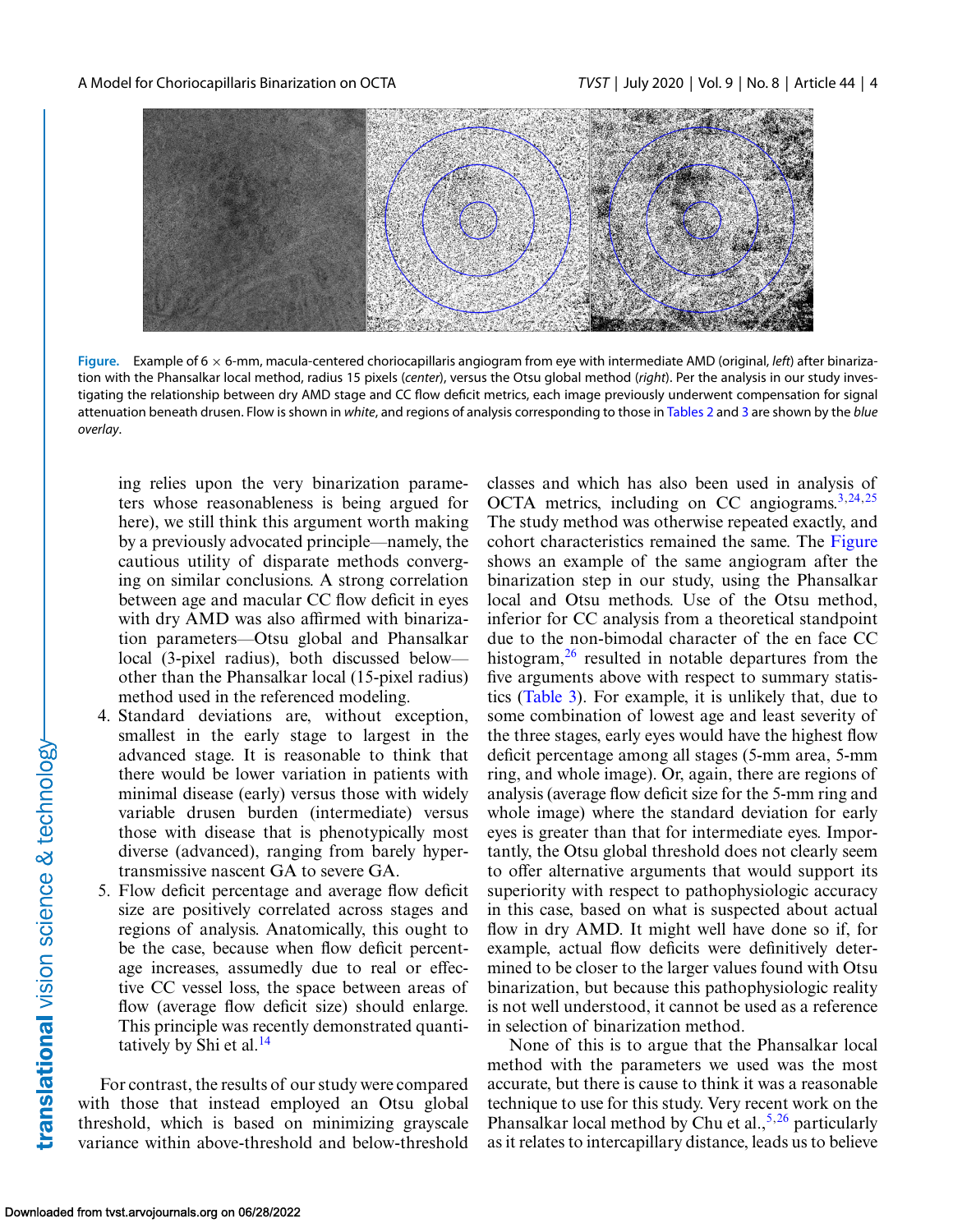|             | FD%             |                 |                 | Average Flow Deficit Size ( $\mu$ m <sup>2</sup> ) |                    |                    |
|-------------|-----------------|-----------------|-----------------|----------------------------------------------------|--------------------|--------------------|
|             | Early           | Intermediate    | Advanced        | Early                                              | Intermediate       | Advanced           |
| 1-mm area   |                 |                 |                 |                                                    |                    |                    |
| Mean (SD)   | 40.2(6.6)       | 45.6(8.8)       | 43.0 (10.2)     | 2011.9 (1572.4)                                    | 2599.0 (2262.5)    | 2588.7 (2252.2)    |
| [Range]     | $[28.9 - 58.7]$ | $[36.6 - 63.0]$ | $[19.6 - 63.2]$ | $[731.3 - 8411.4]$                                 | $[985.3 - 7875.8]$ | $[367.4 - 1.0E5]$  |
| 3-mm ring   |                 |                 |                 |                                                    |                    |                    |
| Mean (SD)   | 43.5(5.4)       | 44.5(5.6)       | 48.4 (11.7)     | 2595.5 (1287.5)                                    | 2173.2 (1383.6)    | 3488.2 (2767.2)    |
| [Range]     | $[34.8 - 51.9]$ | $[37.4 - 54.7]$ | $[33.5 - 78.4]$ | $[892.6 - 480.7]$                                  | $[954.4 - 5352.4]$ | $[803.4 - 1.2E5]$  |
| 5-mm area   |                 |                 |                 |                                                    |                    |                    |
| Mean (SD)   | 42.2 (3.6)      | 40.8(4.0)       | 41.5(8.9)       | 2265.9 (824.0)                                     | 1692.6 (878.9)     | 2386.1 (1407.6)    |
| [Range]     | $[35.2 - 47.1]$ | $[35.4 - 48.7]$ | $[17.7 - 54.2]$ | $[937.3 - 3495.0]$                                 | $[909.8 - 3481.3]$ | $[309.0 - 5503.5]$ |
| 5-mm ring   |                 |                 |                 |                                                    |                    |                    |
| Mean (SD)   | 41.8(3.6)       | 38.4 (3.8)      | 40.8(8.8)       | 2108.0 (786.2)                                     | 1400.8 (679.8)     | 2193.8 (1301.2)    |
| [Range]     | $[34.3 - 47.4]$ | $[34.2 - 45.7]$ | $[17.7 - 53.3]$ | $[858.3 - 3278.7]$                                 | $[837.7 - 2746.6]$ | $[309.0 - 4906.1]$ |
| Whole image |                 |                 |                 |                                                    |                    |                    |
| Mean (SD)   | 41.5(3.0)       | 38.6(3.4)       | 38.4(7.3)       | 2152.6 (758.7)                                     | 1442.0 (707.2)     | 1850.5 (875.5)     |
| [Range]     | $[36.3 - 46.3]$ | $[34.5 - 46.2]$ | [19.6–49.7]     | $[1023.1 - 3337.1]$                                | $[878.9 - 2986.9]$ | $[422.3 - 4095.8]$ |

<span id="page-4-0"></span>**Table 3.** Summary Statistics for All Dry AMD Stages and Regions of Analysis Using the Otsu Global Threshold

Values in bold represent regions with a statistically significant relationship between dry AMD stage and flow deficit percentage or average flow deficit size—specifically in comparing early versus intermediate stages (5-mm area, 5-mm ring, and whole image for flow deficit percentage; 3-mm ring, 5-mm area, 5-mm ring, and whole image for average flow deficit size) and early versus advanced stages (whole image for average flow deficit size).

that, were we to repeat this study, a pixel radius of 2 to 4 would likely be more appropriate. Although re-analysis shows that use of this smaller radius instead of a 15 pixel radius does not radically alter the conclusions of the study—there remains a relationship between dry AMD stage and CC flow deficit that is most prominent in more peripheral macular regions—it is a good example of the iterative refinement critically needed in the field of CC flow quantification.

### **Conclusions**

In the current absence of ground truths for OCTA studies of physiologic and pathophysiologic CC flow, choosing a binarization method can be a challenge; however, it seems reasonable to think that histology and prior OCTA studies can provide a useful reference for approaching the physiologic reality of CC flow. Only one example of this strategy has been discussed in this article, but a more expansive exploration of binarization in the context of a diversity of pathologies—alongside healthy CC anatomy and physiology—has the potential to make strides toward addressing the problem of accurate binarization. Effectively, the identification of an increasing number of anatomic and approximate physiologic CC charac-

teristics in both health and disease could provide an increasingly refined set of criteria by which to judge the success of binarization methods with respect to physiologic fidelity.

## **Acknowledgments**

Supported by the Macula Vision Research Foundation (West Conshohocken, PA), Massachusetts Lions Clubs (Belmont, MA), National Institutes of Health (grant no. 5-R01-EY011289-31), Air Force Office of Scientific Research (grant no. FA9550-15-1-0473), Champalimaud Vision Award (Lisbon, Portugal), Beckman–Argyros Award in Vision Research (Irvine, CA), Yale School of Medicine Medical Student Fellowship (New Haven, CT), National Institutes of Health–National Institute of Diabetes and Digestive and Kidney Medical Student Research Fellowship, National Institutes of Health Clinical and Translational Science Award Multidisciplinary Pre-Doctoral Training Program in Translational Research (New Haven, CT), and Research to Prevent Blindness Challenge Grant (New York, NY). The funding organizations had no role in the design or conduct of this research.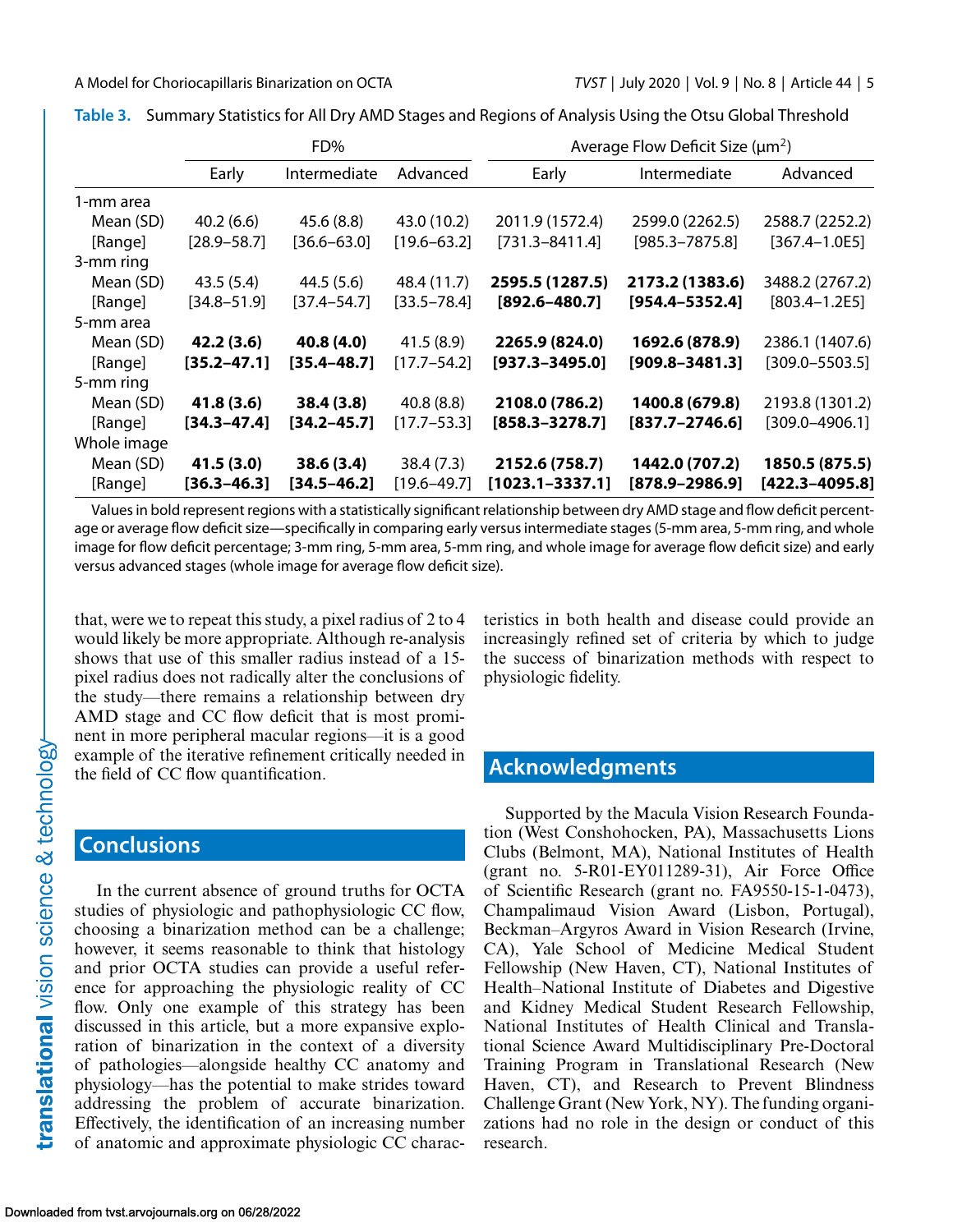<span id="page-5-0"></span>A Model for Choriocapillaris Binarization on OCTA *TVST* | July 2020 | Vol. 9 | No. 8 | Article 44 | 6

Disclosure: **P.X. Braun**, None; **N. Mehta**, None; **I. Gendelman**, None; **A.Y. Alibhai**, None; **C.R. Baumal**, Genentech (C), Carl Zeiss Meditec, Inc. (S); **J.S. Duker**, Carl Zeiss Meditec, Inc. (F, C), Optovue, Inc. (F, C); **N.K. Waheed**, Topcon Medical Systems, Inc. (F), Nidek Medical Products, Inc. (F, S), Carl Zeiss Meditec, Inc. (F), Optovue, Inc. (C)

### **References**

- 1. Spaide RF, Fujimoto JG, Waheed NK, Sadda SR, Staurenghi G. Optical coherence tomography angiography. *Prog Retin Eye Res*. 2018;64:1–55.
- 2. Moult EM, Waheed NK, Novais EA, et al. Sweptsource optical coherence tomography angiography reveals choriocapillaris alterations in eyes with nascent geographic atrophy and drusen-associated geographic atrophy. *Retina*. 2016;36(suppl 1):S2– S11.
- 3. Mehta N, Liu K, Alibhai AY, et al. Impact of binarization thresholding and brightness/contrast adjustment methodology on optical coherence tomography angiography image quantification. *Am J Ophthalmol*. 2019;205:54–65.
- 4. Rabiolo A, Gelormini F, Sacconi R, et al. Comparison of methods to quantify macular and peripapillary vessel density in optical coherence tomography angiography. *PLoS One*. 2018;13:e0205773.
- 5. Chu Z, Cheng Y, Zhang Q, et al. Quantification of choriocapillaris with Phansalkar's local thresholding: pitfalls to avoid. *Am J Ophthalmol*. 2020;213:161–176.
- 6. Chu Z, Zhang Q, Zhou H, et al. Quantifying choriocapillaris flow deficits using global and localized thresholding methods: a correlation study. *Quant Imaging Med Surg*. 2018;8:1102–1112.
- 7. Spaide RF. Choriocapillaris flow features follow a power law distribution: implications for characterization and mechanisms of disease progression. *Am J Ophthalmol*. 2016;170:58–67.
- 8. Nassisi M, Baghdasaryan E, Tepelus T, Asanad S, Borrelli E, Sadda SR. Topographic distribution of choriocapillaris flow deficits in healthy eyes. *PLoS One*. 2018;13:e0207638.
- 9. Zheng F, Zhang Q, Shi Y, et al. Age-dependent changes in the macular choriocapillaris of normal eyes imaged with swept-source optical coherence tomography angiography. *Am J Ophthalmol*. 2019;200:110–122.
- 10. Alten F, Heiduschka P, Clemens CR, Eter N. Exploring choriocapillaris under reticular pseudodrusen using OCT-angiography. *Graefes Arch Clin Exp Ophthalmol*. 2016;254:2165–2173.
- 11. Ramrattan RS, van der Schaft TL, Mooy CM, de Bruijn WC, Mulder PG, de Jong PT. Morphometric analysis of Bruch's membrane, the choriocapillaris, and the choroid in aging. *Invest Ophthalmol Vis Sci*. 1994;35:2857–2864.
- 12. Seddon JM, McLeod DS, Bhutto IA, et al. Histopathological insights into choroidal vascular loss in clinically documented cases of agerelated macular degeneration. *JAMA Ophthalmol*. 2016;134:1272–1280.
- 13. Zhang Q, Shi Y, Zhou H, et al. Accurate estimation of choriocapillaris flow deficits beyond normal intercapillary spacing with swept source OCT angiography. *Quant Imaging Med Surg*. 2018;8:658–666.
- 14. Shi Y, Zhang Q, Zheng F, et al. Correlations between different choriocapillaris flow deficit parameters in normal eyes using swept source OCT angiography. *Am J Ophthalmol*. 2020;209:18–26.
- 15. Braun PX, Mehta N, Gendelman I, et al. Global analysis of macular choriocapillaris perfusion in dry age-related macular degeneration using sweptsource optical coherence tomography angiography. *Invest Ophthalmol Vis Sci*. 2019;60:4985– 4990.
- 16. Nassisi M, Baghdasaryan E, Borrelli E, Ip M, Sadda SR. Choriocapillaris flow impairment surrounding geographic atrophy correlates with disease progression. *PLoS One*. 2019;14:e0212563.
- 17. Borrelli E, Shi Y, Uji A, et al. Topographic analysis of the choriocapillaris in intermediate agerelated macular degeneration. *Am J Ophthalmol*. 2018;196:34–43.
- 18. National Institutes of Health. Non Exudative AMD Imaged with SS-OCT (BIRC-01). Available at: [https://ClinicalTrials.gov/show/NCT03688243.](https://ClinicalTrials.gov/show/NCT03688243) Accessed March 21, 2019.
- 19. Borrelli E, Uji A, Sarraf D, Sadda SR. Alterations in the choriocapillaris in intermediate age-related macular degeneration. *Invest Ophthalmol Vis Sci*. 2017;58:4792–4798.
- 20. Mullins RF, Johnson MN, Faidley EA, Skeie JM, Huang J. Choriocapillaris vascular dropout related to density of drusen in human eyes with early agerelated macular degeneration. *Invest Ophthalmol Vis Sci*. 2011;52:1606–1612.
- 21. Choi W, Moult EM, Waheed NK, et al. Ultrahighspeed, swept-source optical coherence tomography angiography in nonexudative age-related macular degeneration with geographic atrophy. *Ophthalmology*. 2015;122:2532–2544.
- 22. Nassisi M, Shi Y, Fan W, et al. Choriocapillaris impairment around the atrophic lesions in patients with geographic atrophy: a swept-source optical

translational vision science & technology-